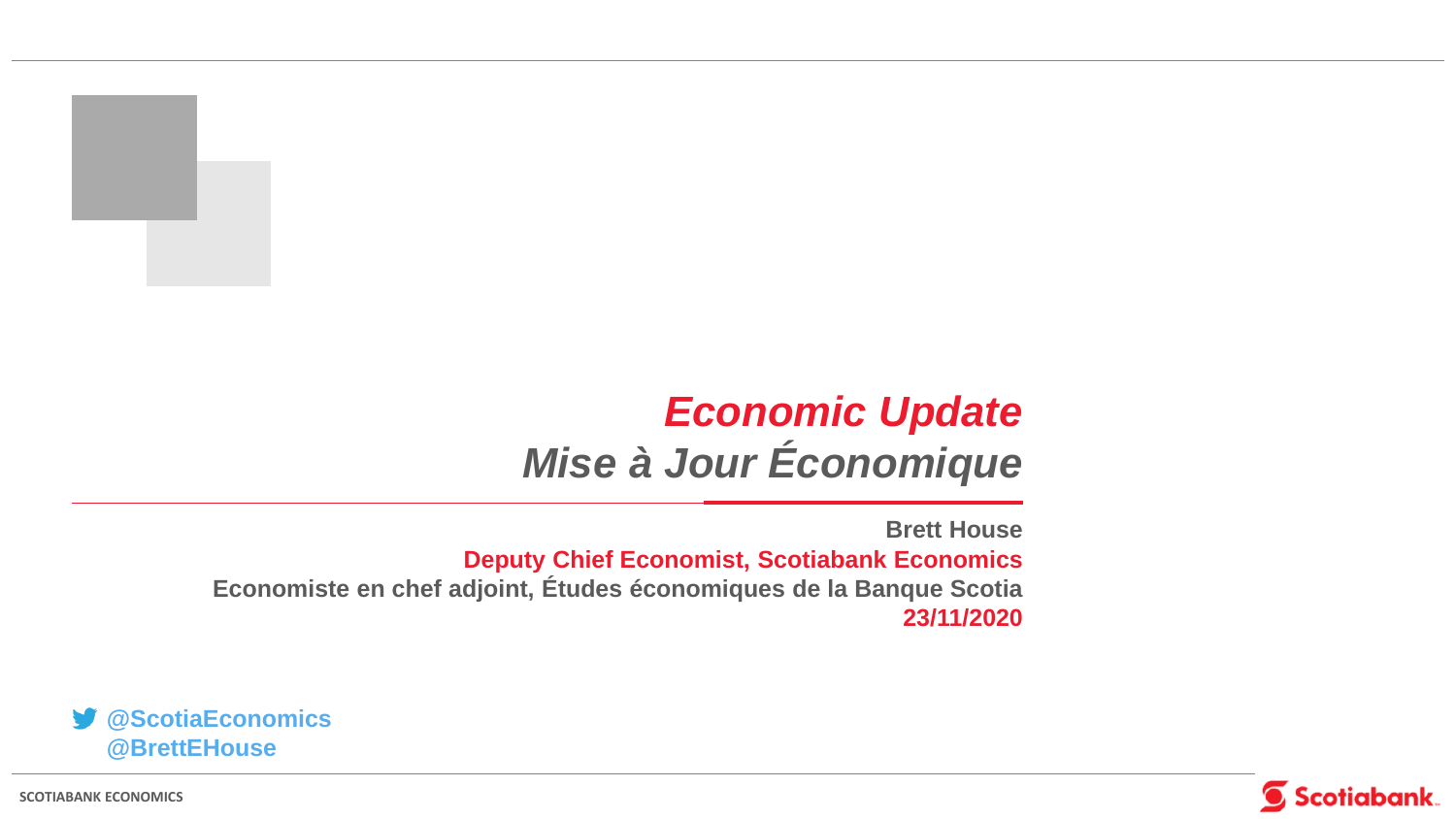#### **World View: Rebounds Underway Across the World**

**Vue globale: Des reprises économiques en cours à travers le monde**



**Unemployment Rates**

Scotiabank.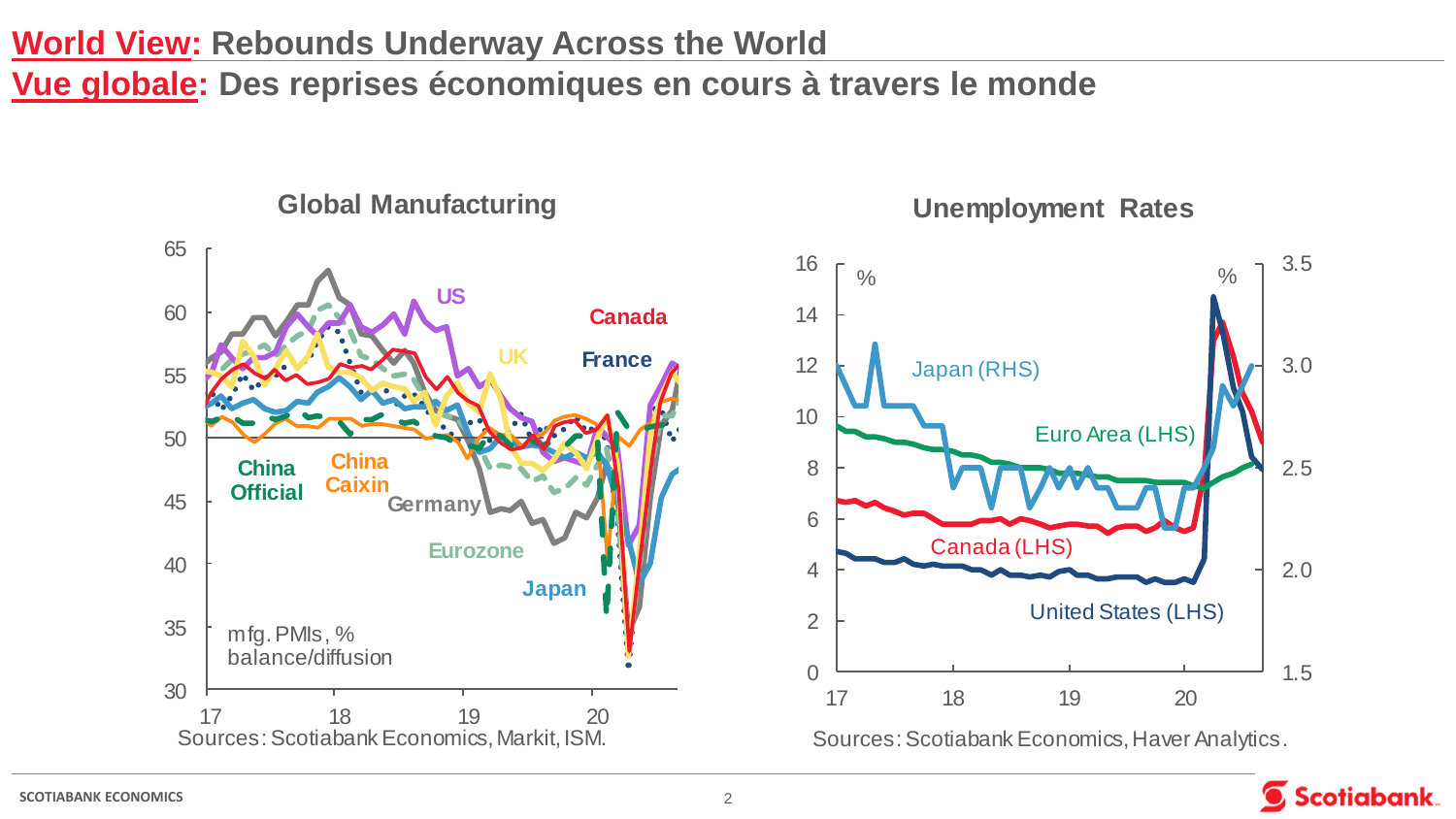## **le Canada: la Reprise économique—un travail en cours**

#### **Full Economic Recovery Still A Long Road Ahead**



Source: Scotiabank Economics.



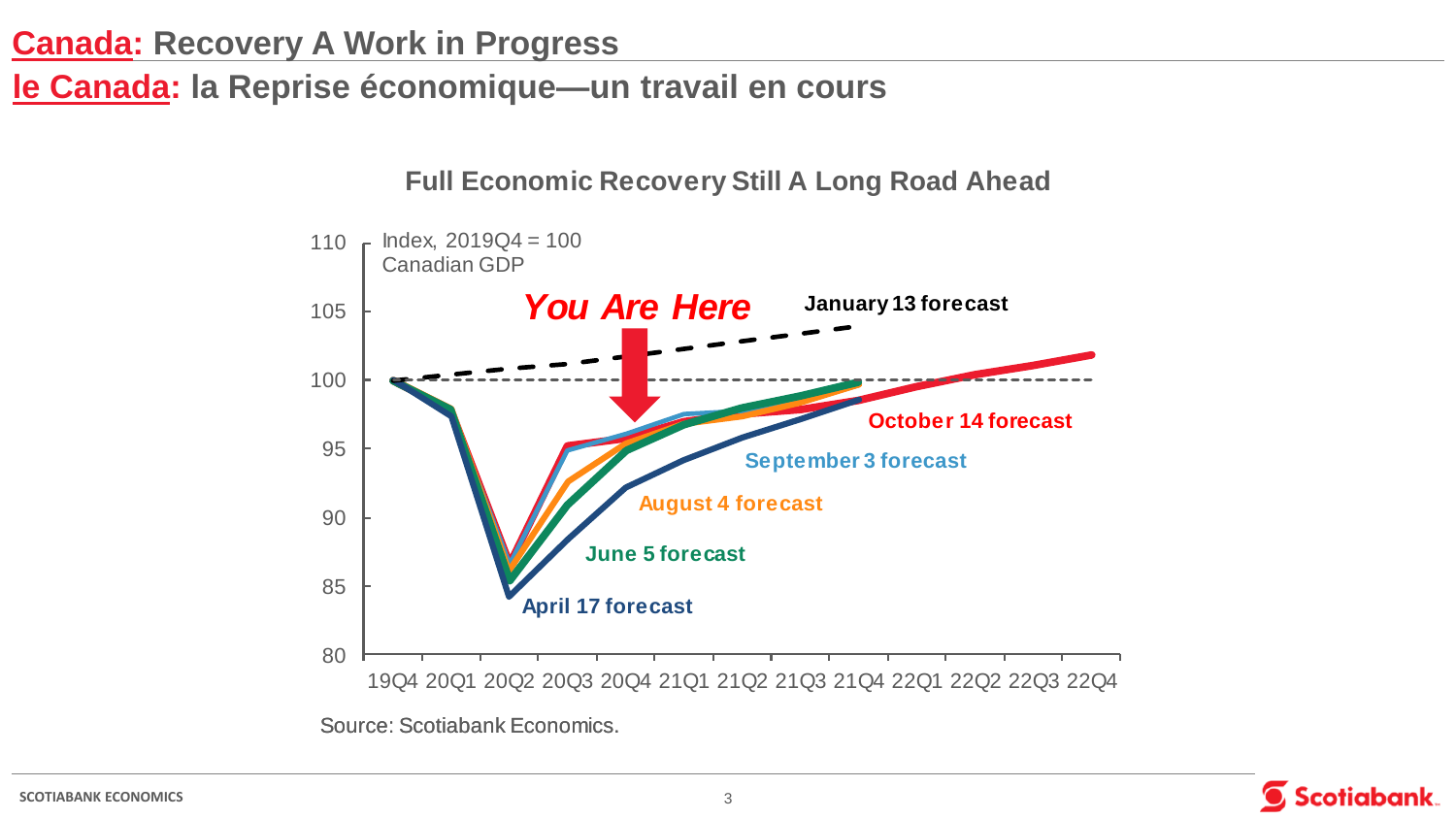**le Canada: la Reprise économique—un travail en cours**



**Canadian Unemployment Rate**

![](_page_3_Picture_5.jpeg)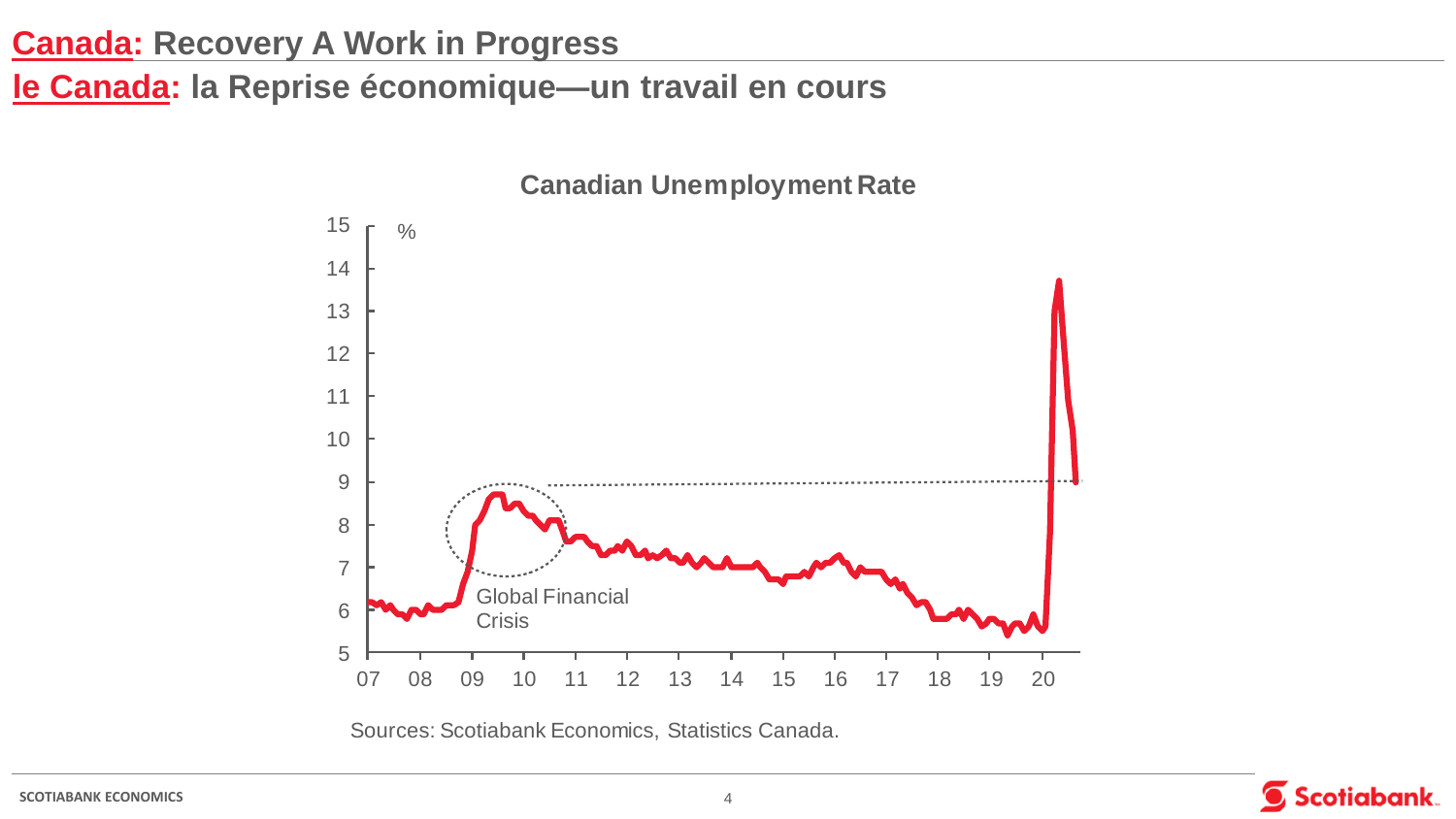## **le Canada: la Reprise économique—un travail en cours**

![](_page_4_Figure_2.jpeg)

#### **Impacts Concentrated in High-Contact Sectors**

![](_page_4_Picture_7.jpeg)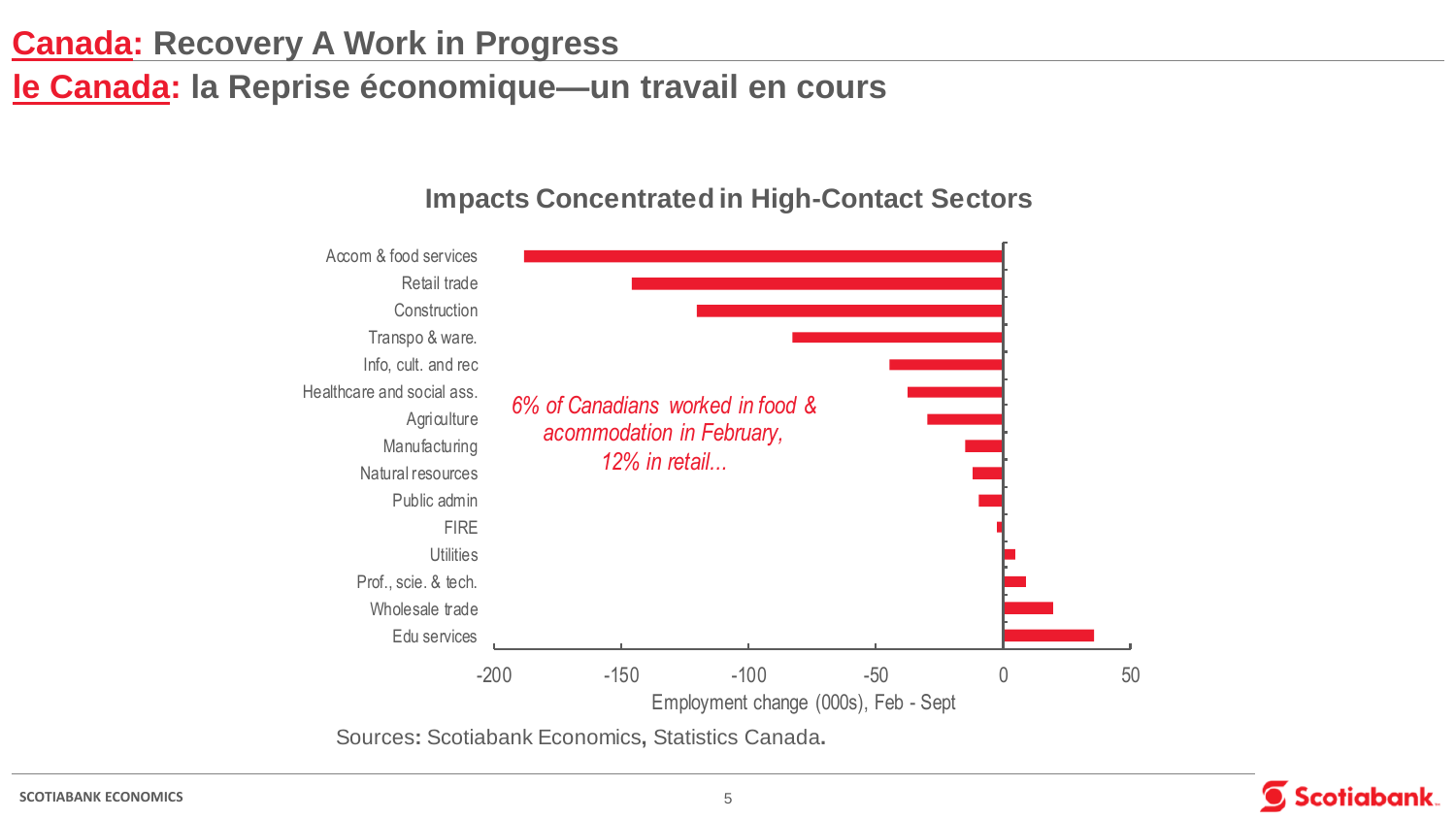## **le Canada: la Reprise économique—un travail en cours**

**Low-Wage Earners Are Bearing the Brunt of Job Losses**

![](_page_5_Figure_3.jpeg)

![](_page_5_Picture_5.jpeg)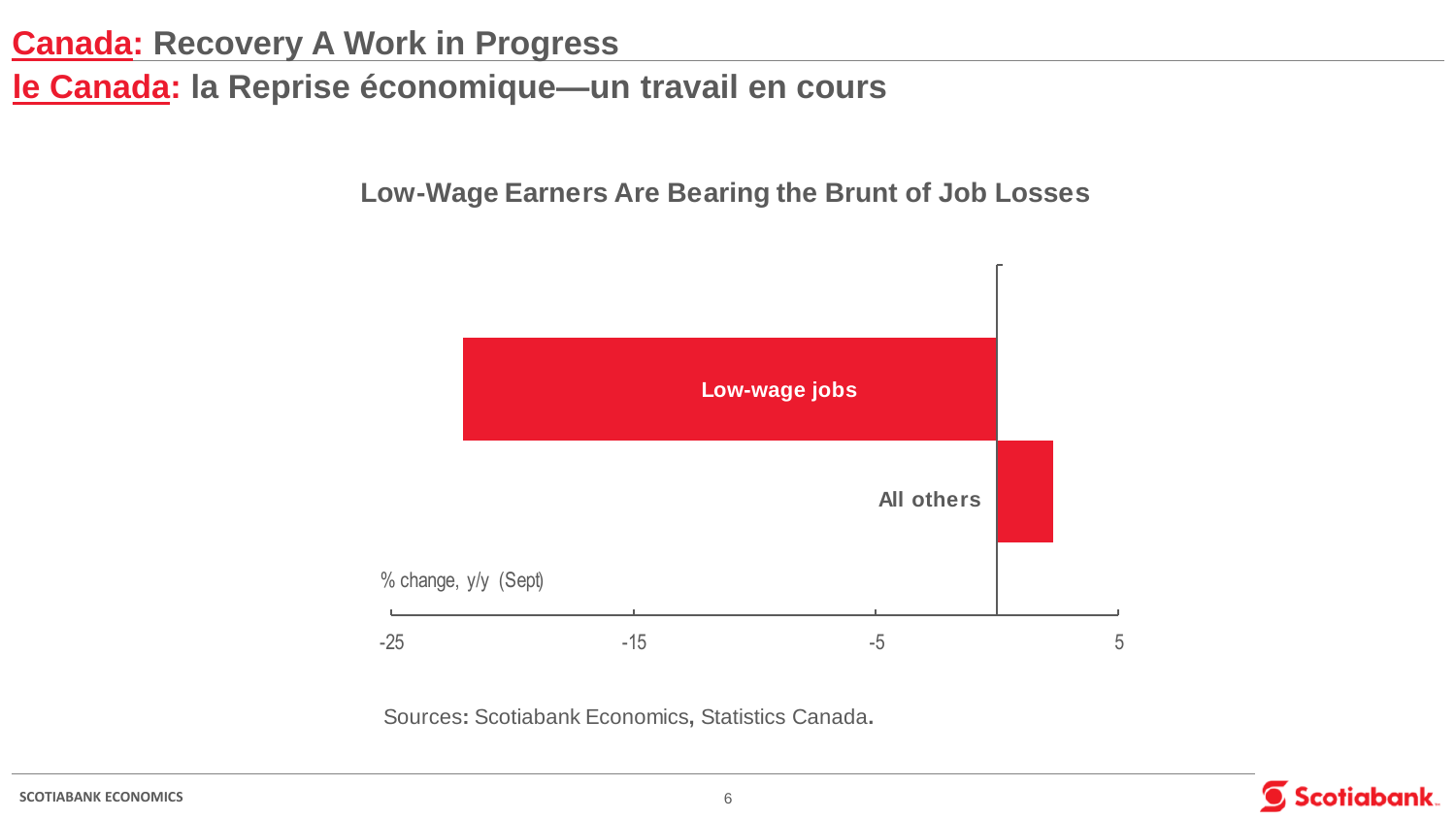#### **Canada: Feel Good Factor Back?**

**le Canada: La confiance est de retour?**

![](_page_6_Figure_2.jpeg)

#### **Is it a Good Time to Make A Major Purchase?**

Sources: Scotiabank Economics, Conference Board of Canada.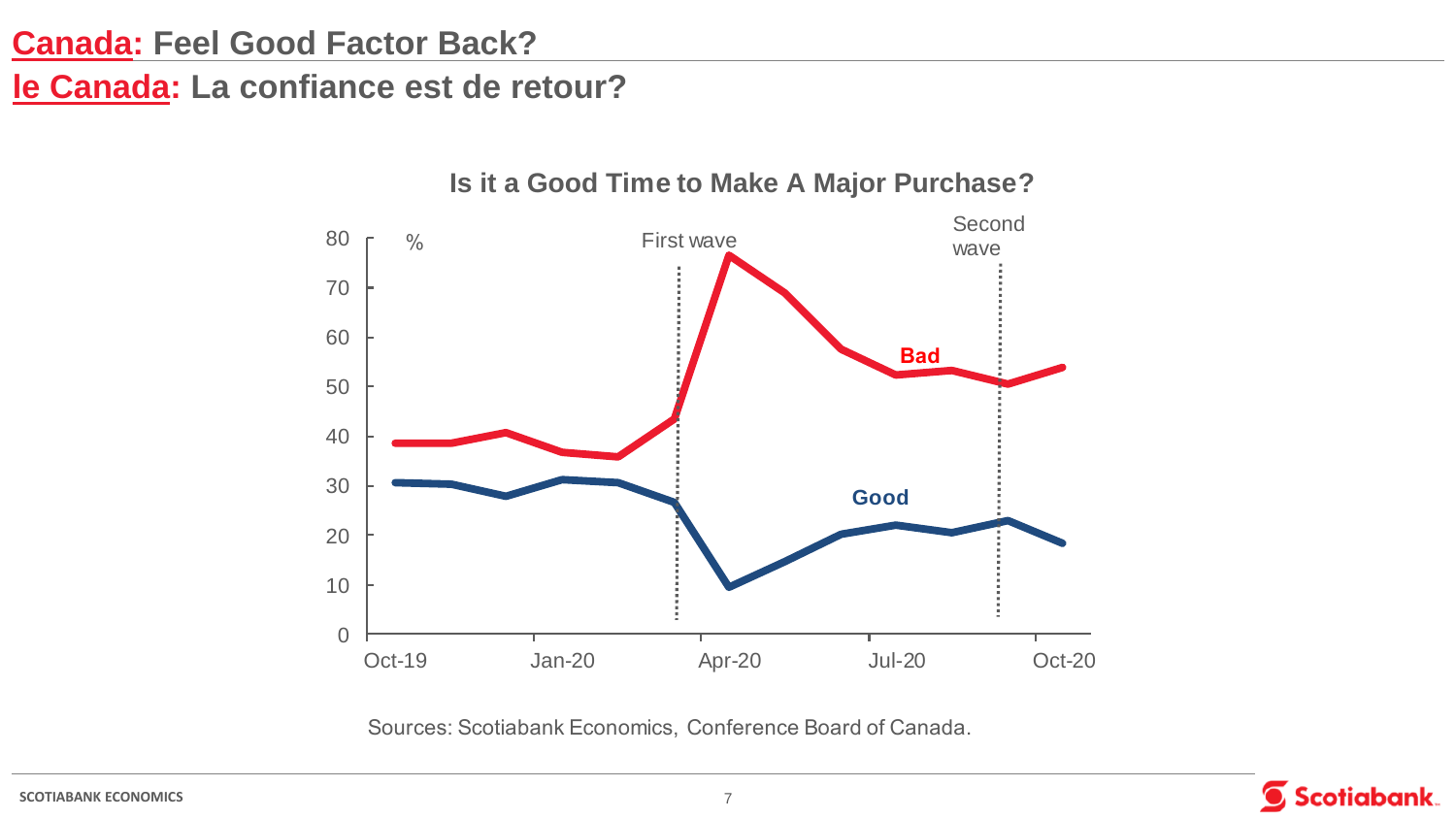#### **Canada: Feel Good Factor?**

#### **le Canada: La confiance est de retour?**

![](_page_7_Figure_2.jpeg)

![](_page_7_Figure_3.jpeg)

![](_page_7_Figure_4.jpeg)

![](_page_7_Picture_6.jpeg)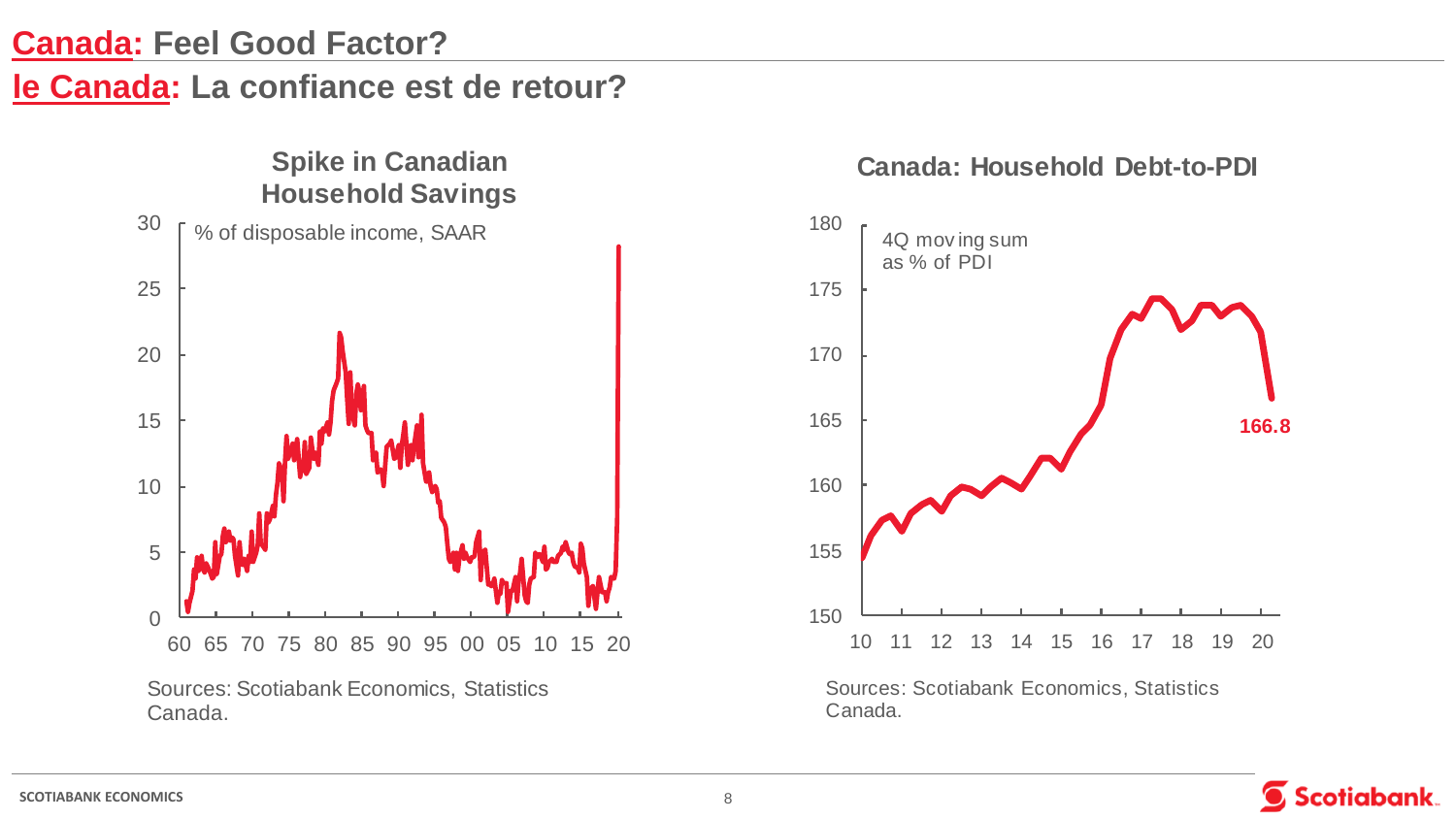**le Canada: les Reprises économiques inégales** 

![](_page_8_Figure_2.jpeg)

**Some Rebounds Stronger than Others**

![](_page_8_Picture_6.jpeg)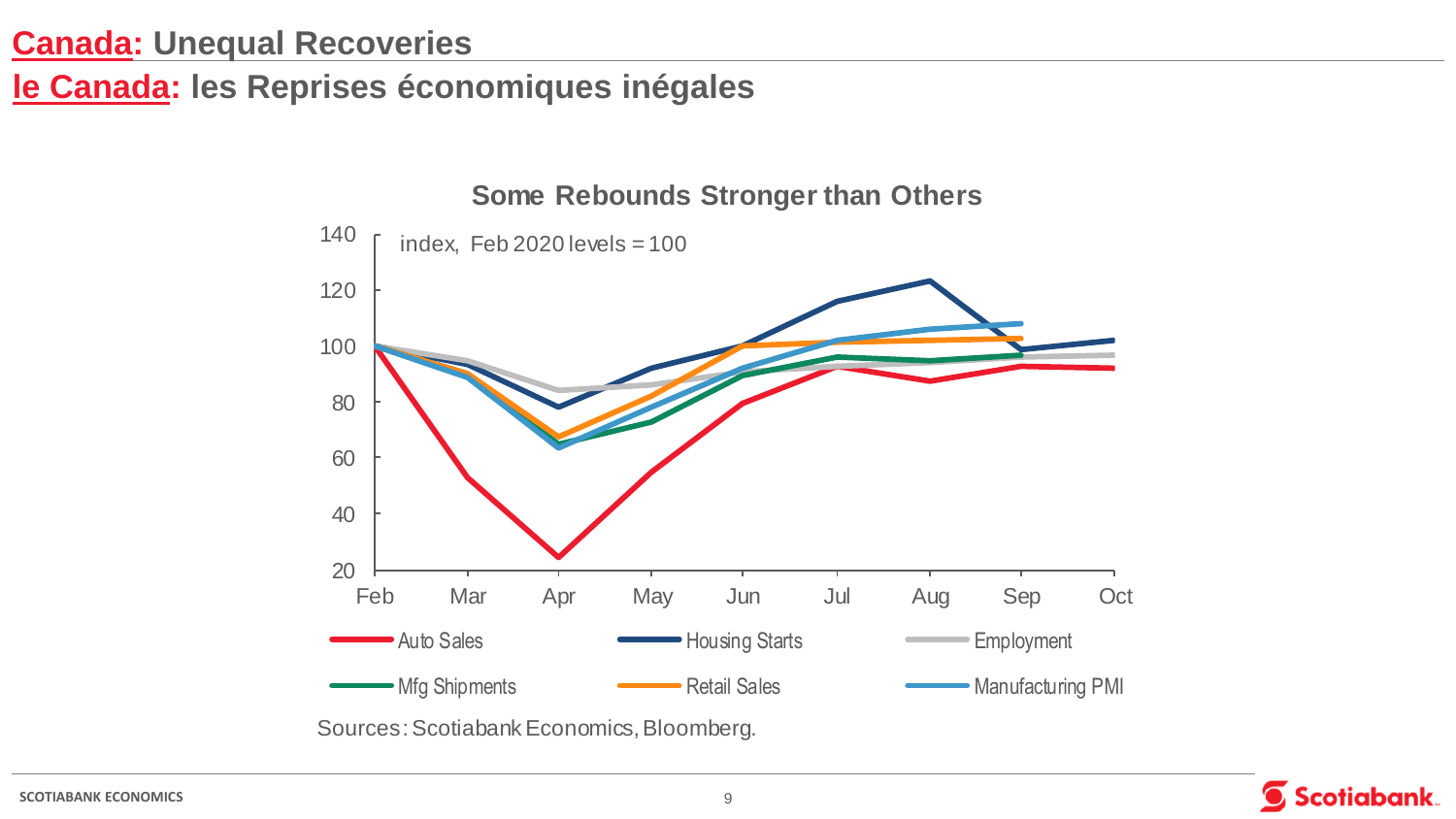#### **le Canada: les Reprises économiques inégales**

14-day ma of daily dollar volume of transactions, 30 contribution to y/y % Limited restrictions **CERB** re-imposed launches 20 10 0 -10 **Other Travel Health** -20 Auto Hardware stores **Groceries** -30 Clothing/other retail **Provinces** Lockdowns Restaurants & entertainment begin to Computer software and services begin  $68^{\circ}$ **T**otal de Mex. Inc. Inc. Inc. **Marido Phat.20** Juli-18 April Aust Aust 520 520 00:01 00:16 101/15

**Scotia Retail Transactions**

Sources: Scotiabank Economics, Customer Insights, Data & Analytics.

![](_page_9_Picture_4.jpeg)

**SCOTIABANK ECONOMICS** 10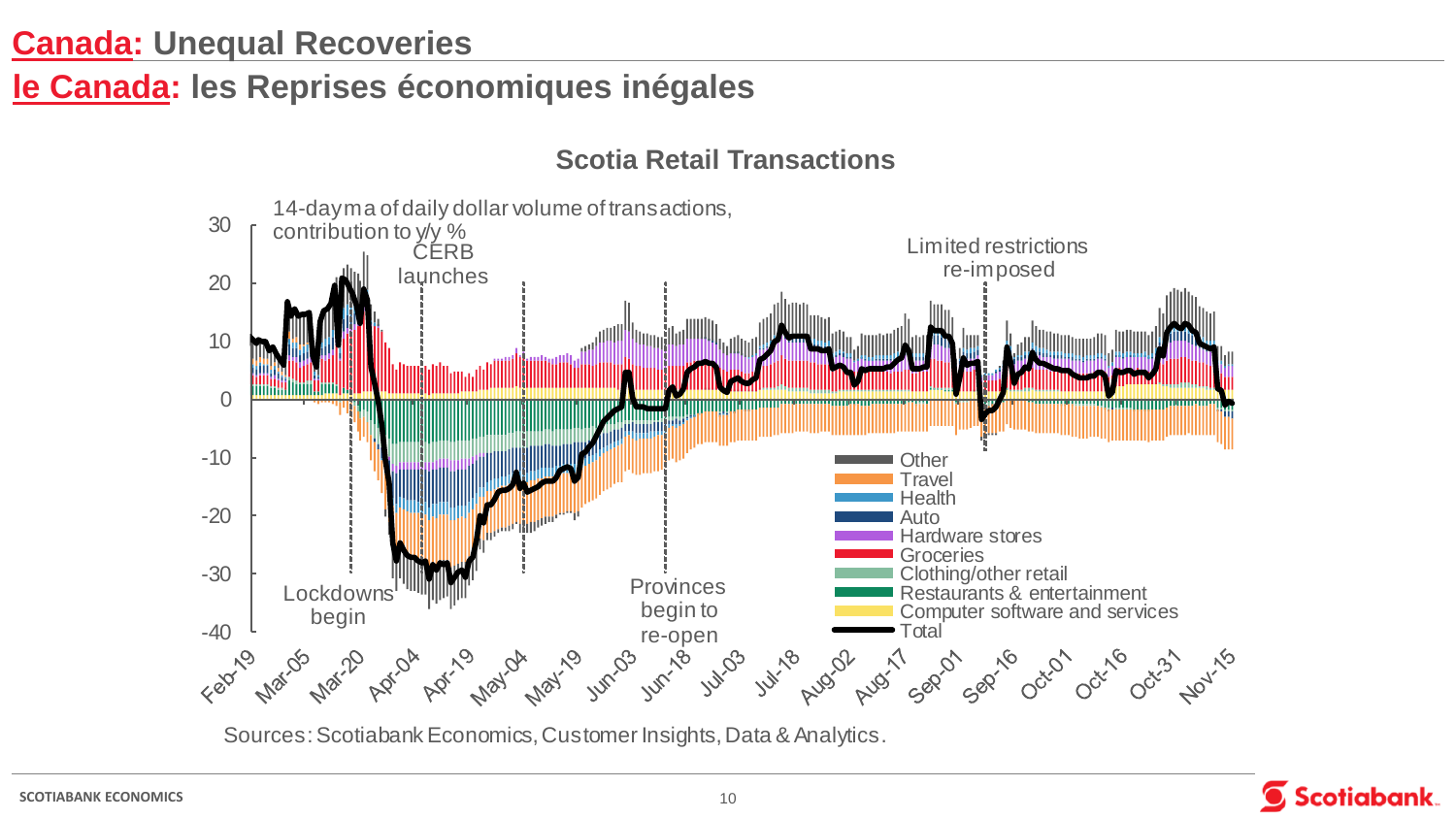**le Canada: les Reprises économiques inégales** 

![](_page_10_Figure_2.jpeg)

![](_page_10_Picture_4.jpeg)

![](_page_10_Picture_6.jpeg)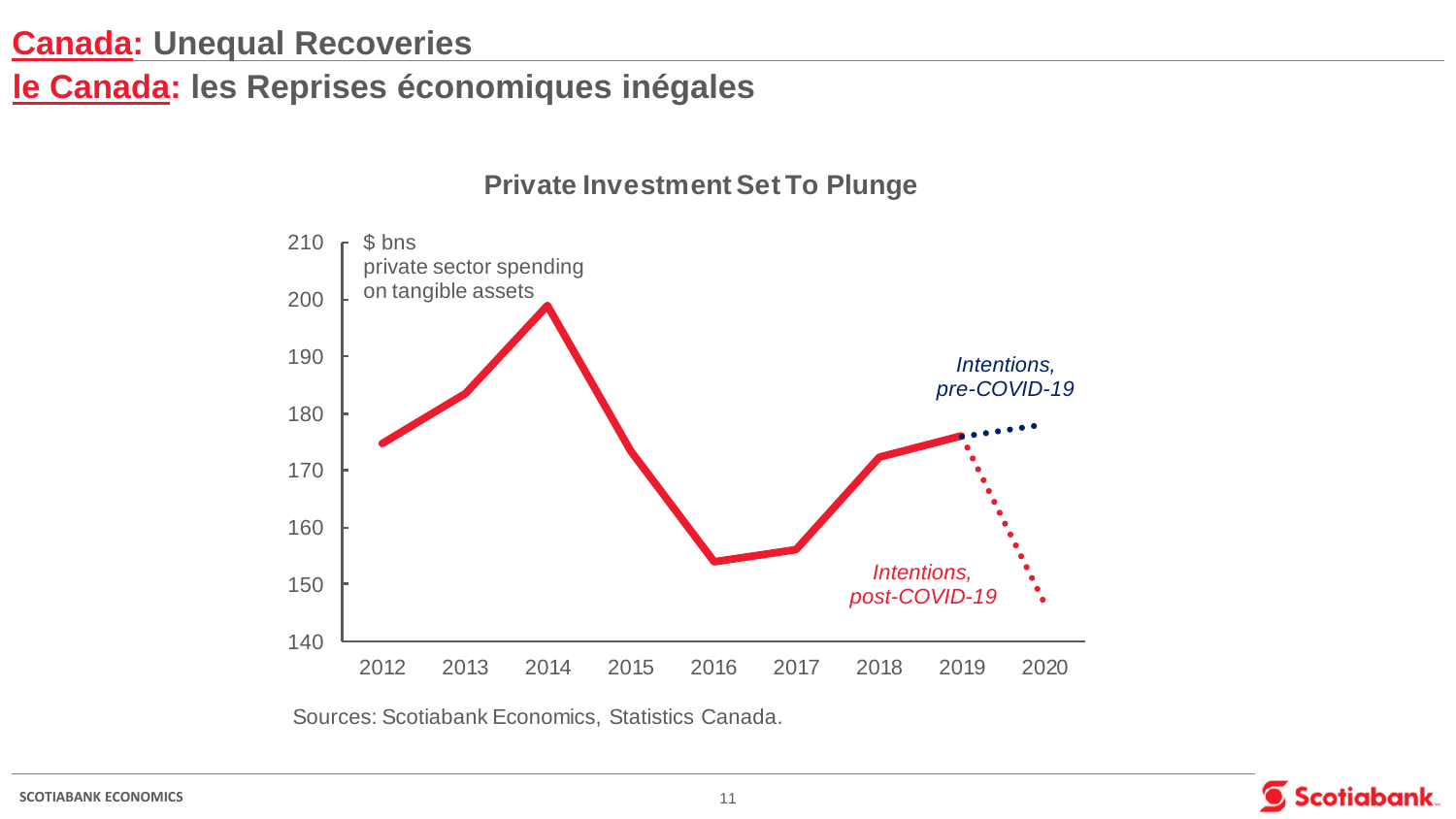**le Canada: les Reprises économiques inégales** 

**Active Businesses Plummet**

![](_page_11_Figure_3.jpeg)

![](_page_11_Picture_5.jpeg)

![](_page_11_Picture_7.jpeg)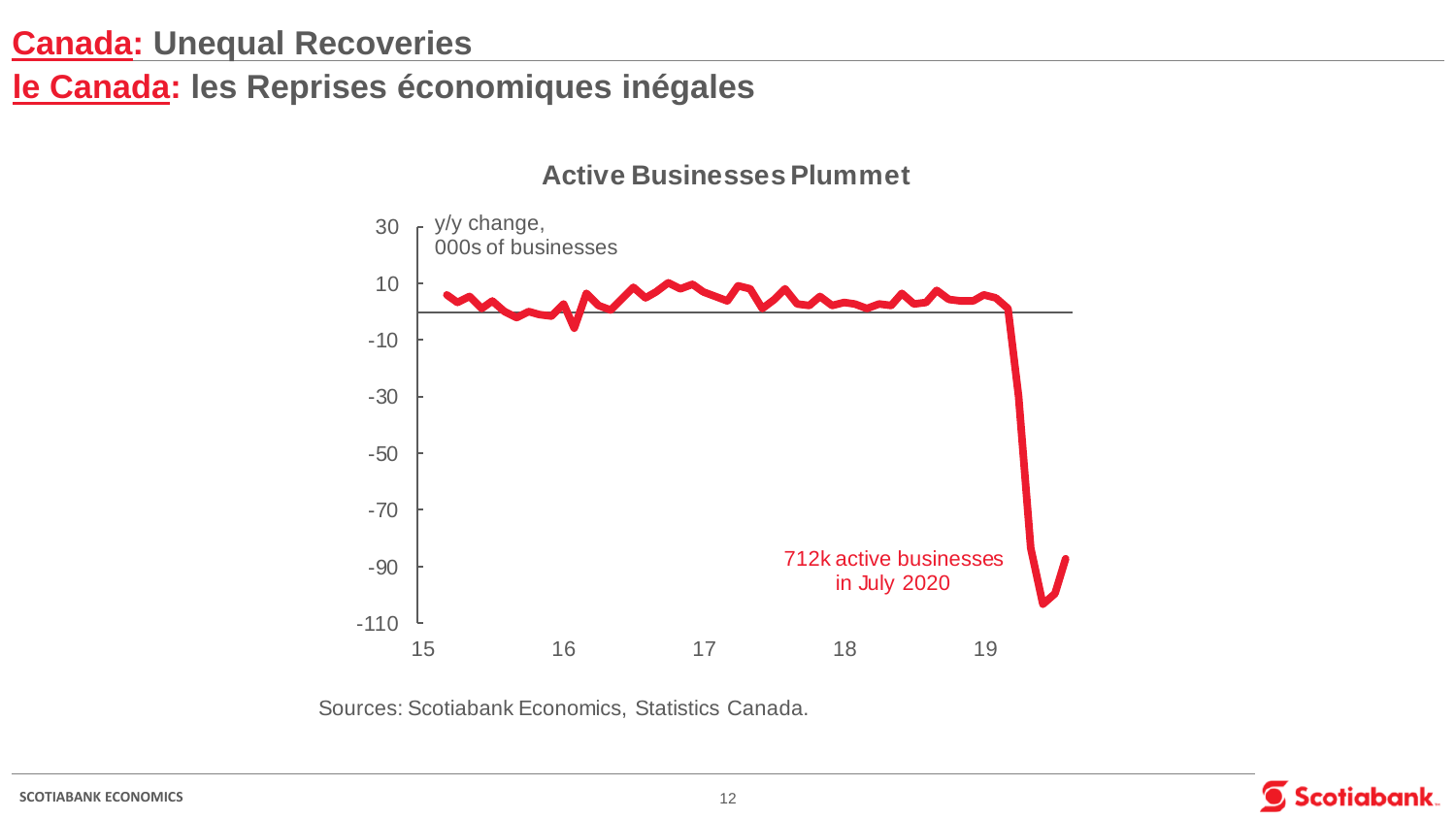**Interest Rates: Fed and BoC on Hold into 2023**

**les Taux d'intérêts: En attente jusqu'en 2023**

![](_page_12_Figure_2.jpeg)

Scotiabank.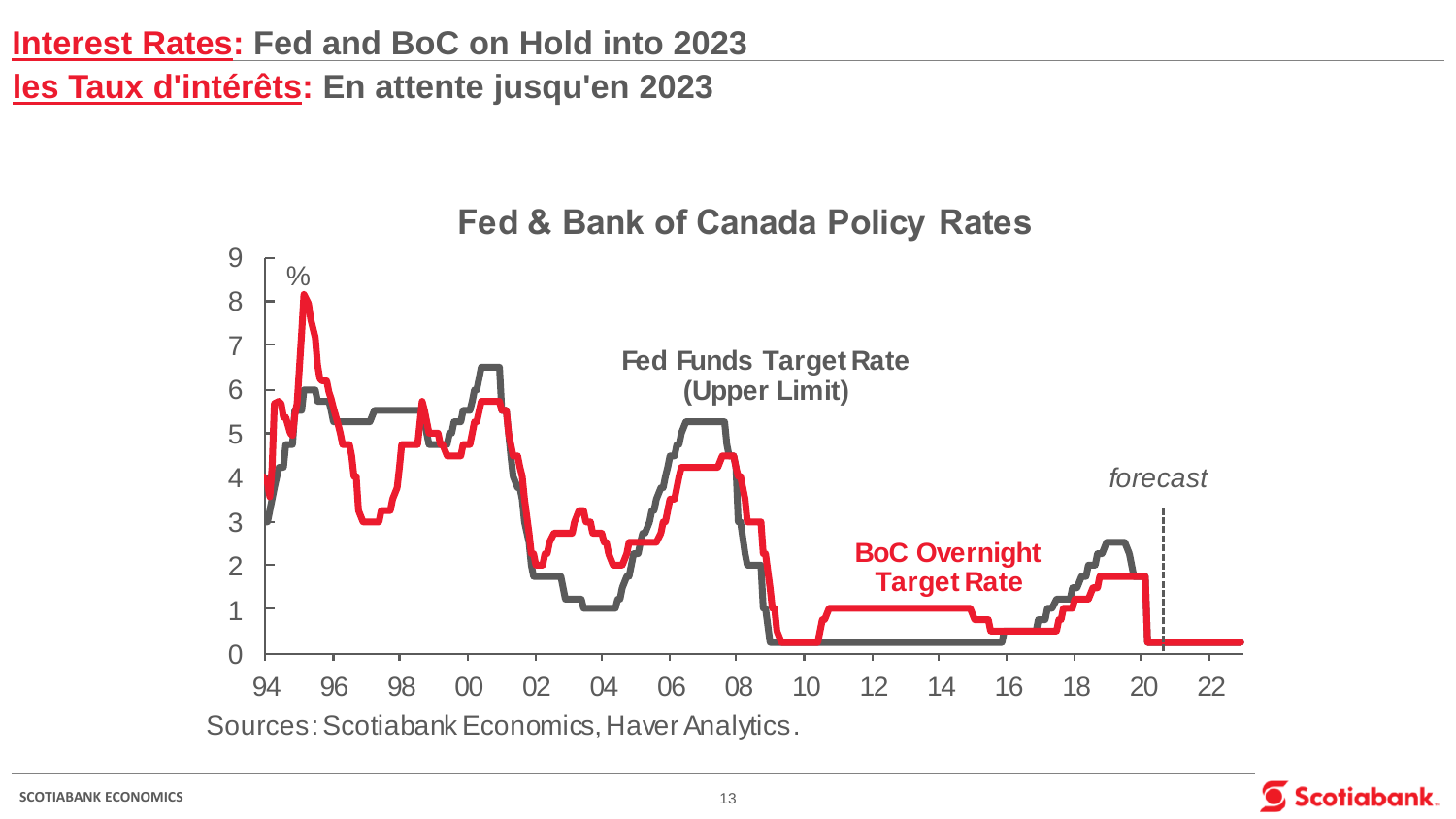#### **Interest Rates: Longer-Run Market Rates Set to Rise in 2021**

**les Taux d'Intérêts: Les taux à long terme devraient augmenter en 2021** 

![](_page_13_Figure_2.jpeg)

![](_page_13_Figure_3.jpeg)

![](_page_13_Picture_4.jpeg)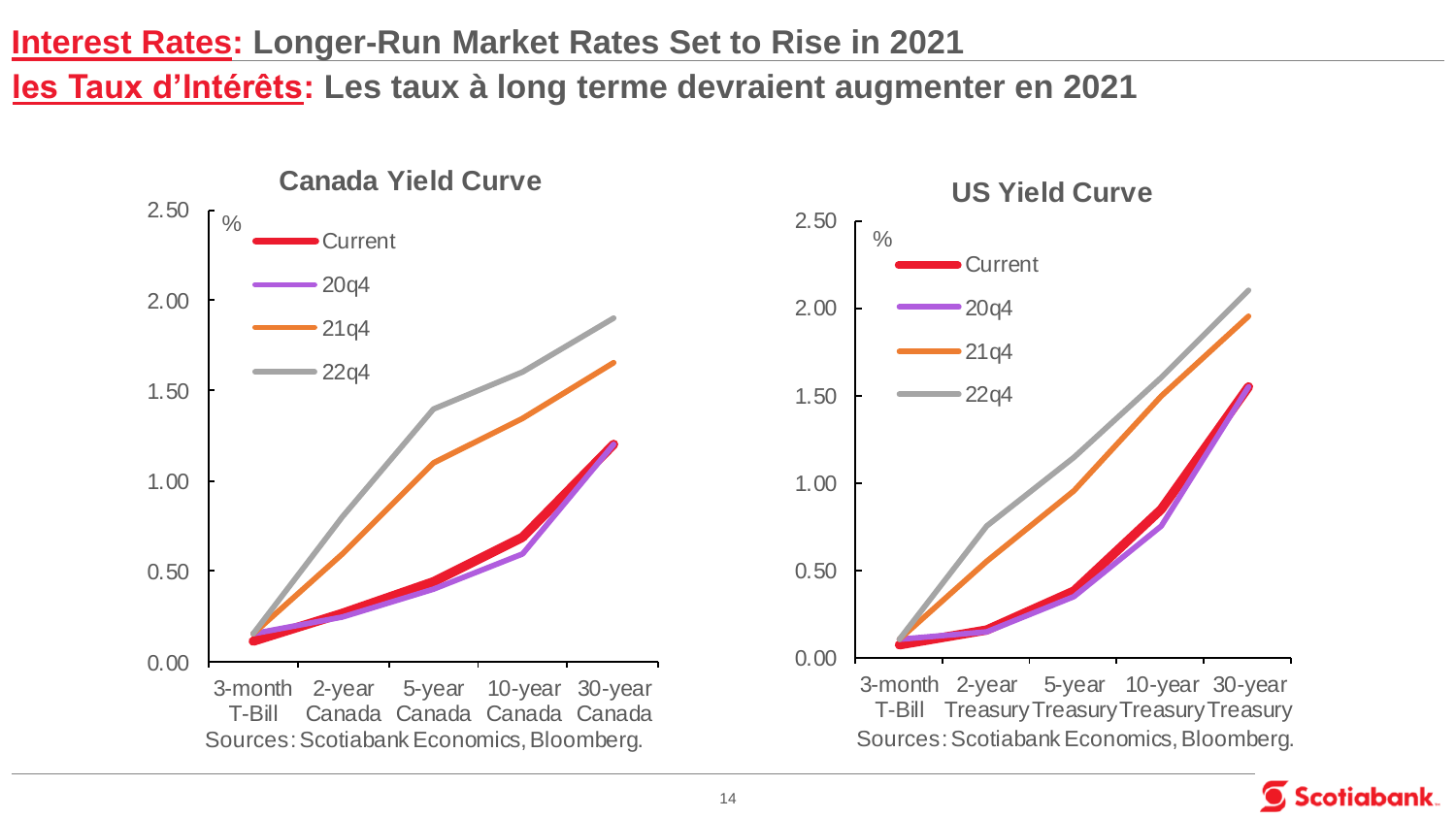#### **National Debt: Still Modest Against G7 Peers**

## **la Dette Nationale: Toujours modeste face à ses pairs**

![](_page_14_Figure_2.jpeg)

![](_page_14_Figure_3.jpeg)

![](_page_14_Figure_4.jpeg)

![](_page_14_Picture_5.jpeg)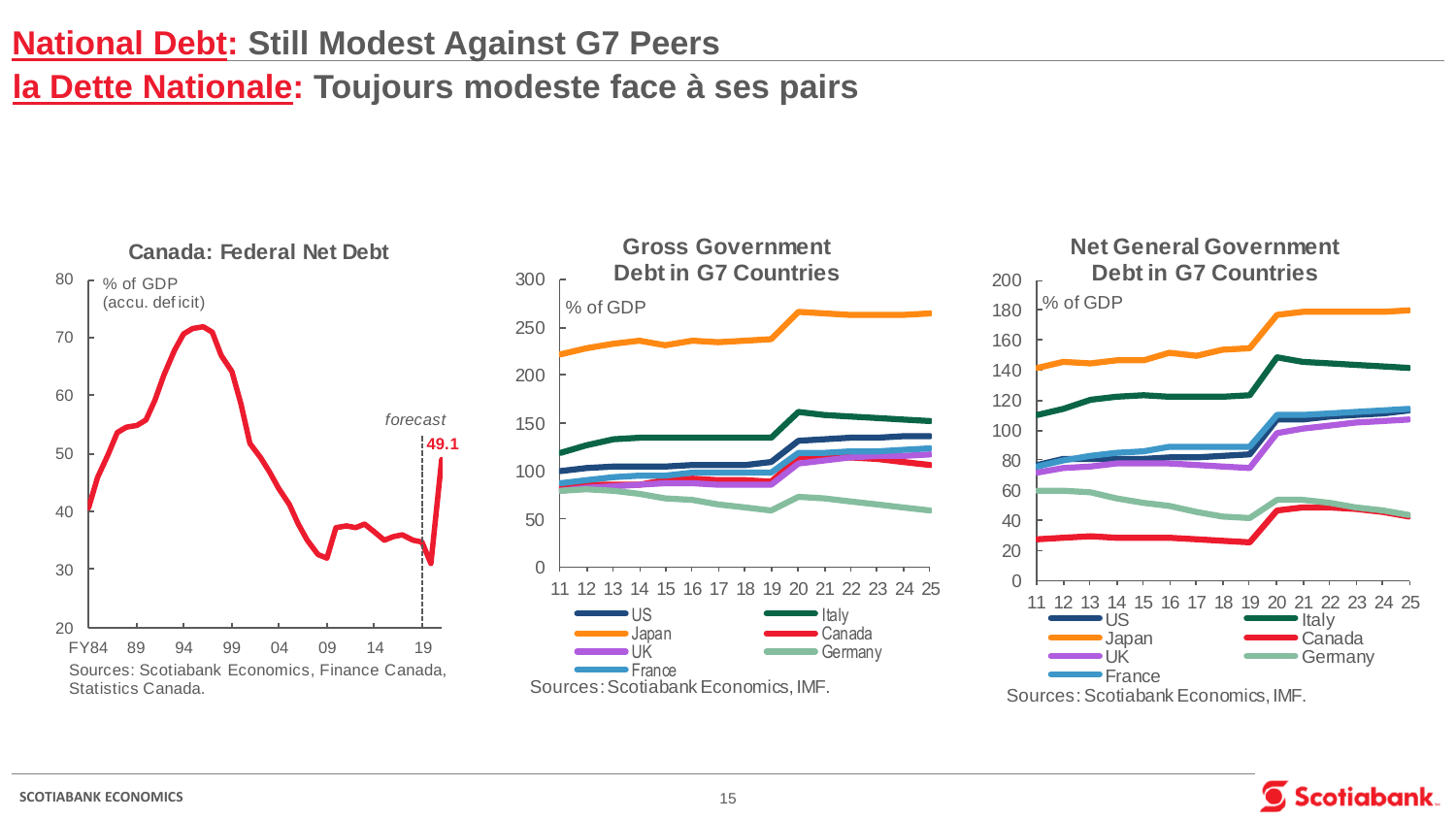## **Canada: Housing is Back le Canada: Le secteur immobilier s'enfleche**

![](_page_15_Figure_1.jpeg)

![](_page_15_Picture_2.jpeg)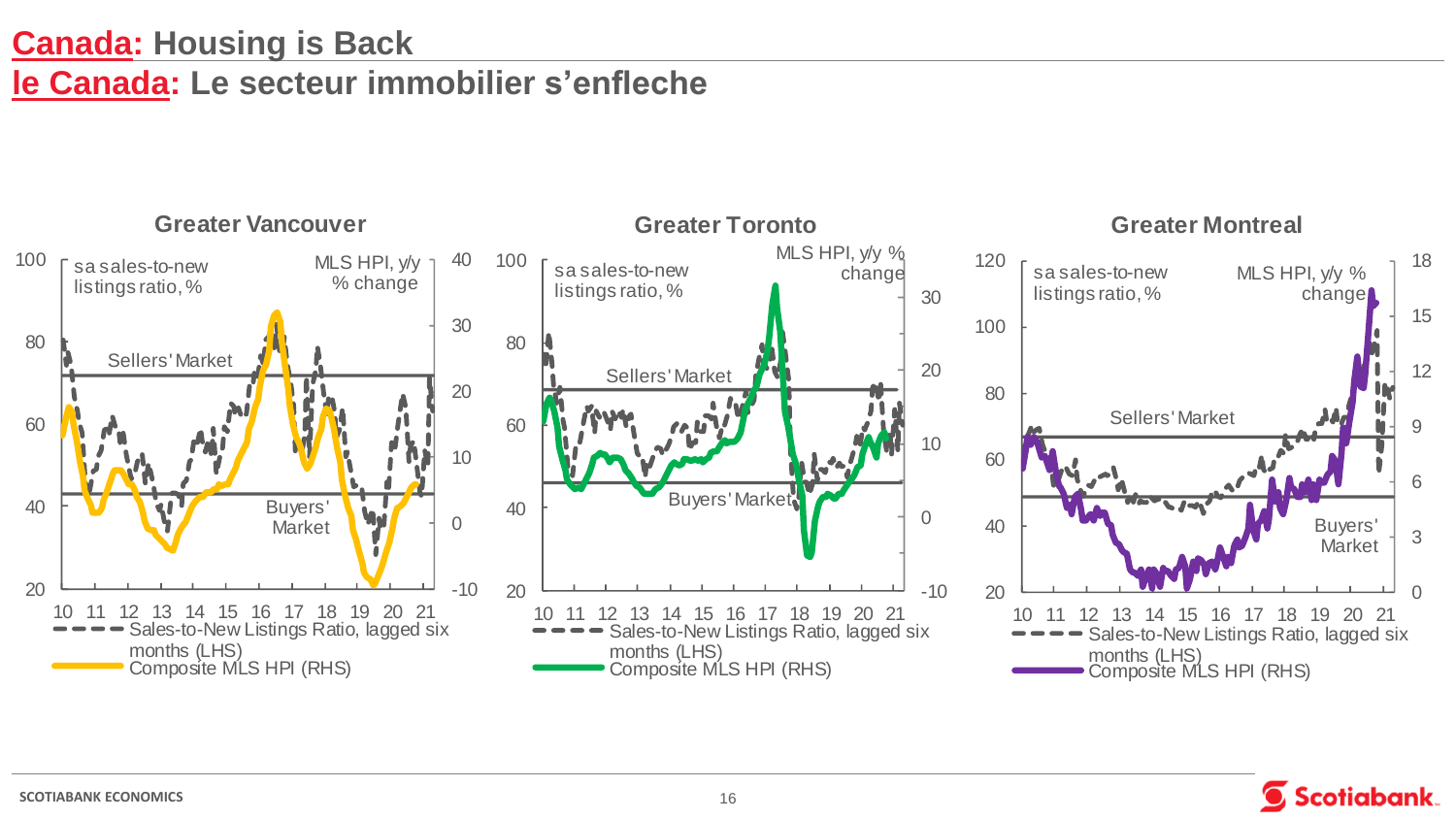#### **Pandemic: Public Health = Economic Health**

© FT

## **la Pandémie: la Santé publique = la Santé économique**

but at a high human cost Fewer deaths More deaths Smaller economic hit Smaller economic hit  $-5$ Refinland **O** Sweden Denmark  $-10$ Germany EU and UK average GDP fall -14.3  $-15$ Fall in **H1 GDP (%)**  $\bullet$  $-20$  $O$ UK **O** Spain Fewer deaths EU and UK average More deaths deaths per million Larger economic hit 382 Larger economic hit  $-25$  $\circ$ 200 400 600 800 Cumulative deaths per million, Oct 13 2020 Sources: FT analysis of data from the European Centre for Disease Prevention and Control, the UK Dept of Health & Social Care and the Spanish Ministry of Health; World Bank; ONS; Cyprus Statistical Service

Sweden has suffered less economic pain than many other EU countries -

![](_page_16_Picture_4.jpeg)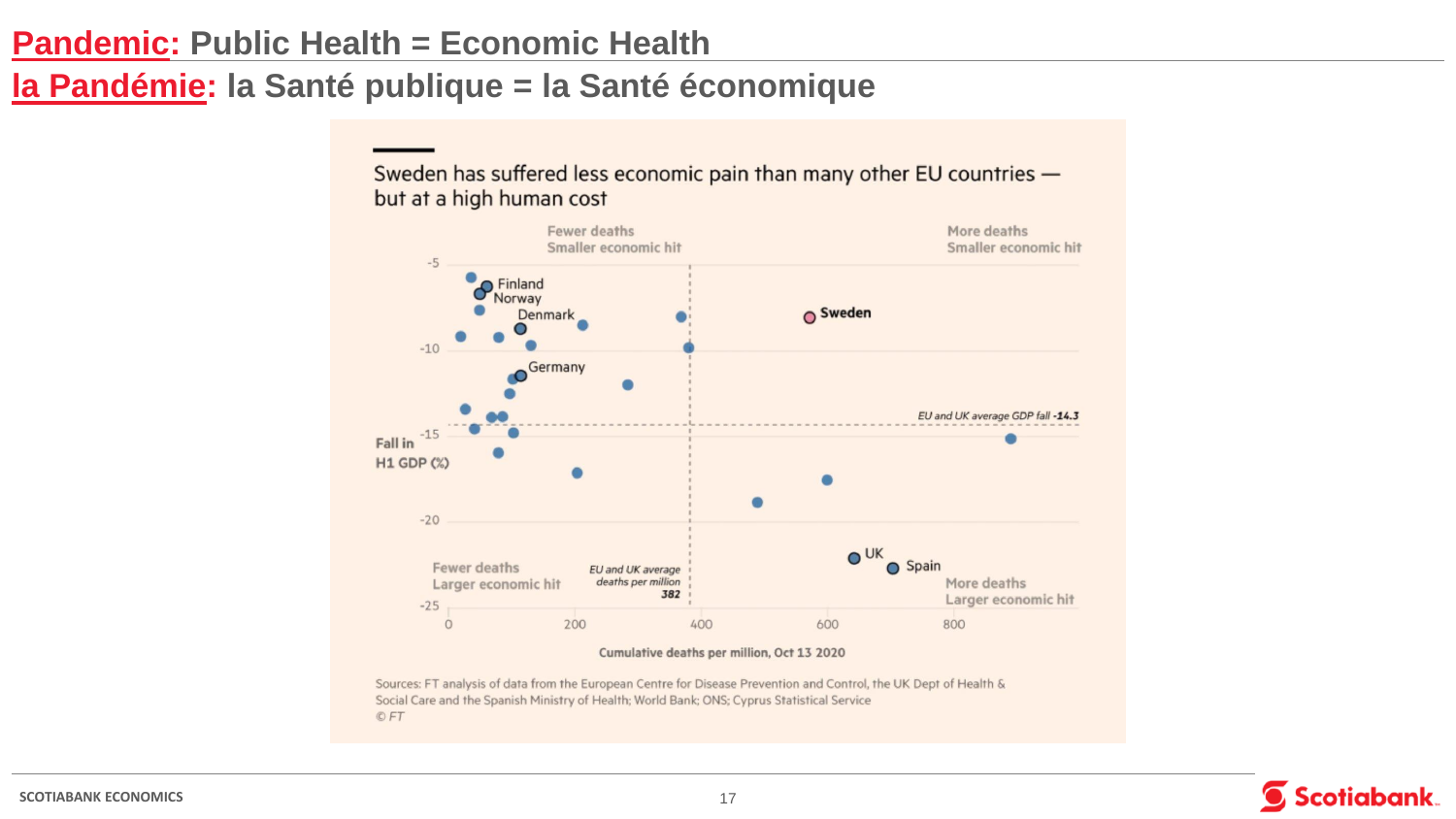#### **Pandemic: Public Health = Economic Health**

## **la Pandémie: la Santé publique = la Santé économique**

![](_page_17_Figure_2.jpeg)

# %, possible vaccine coverage

![](_page_17_Figure_4.jpeg)

![](_page_17_Picture_5.jpeg)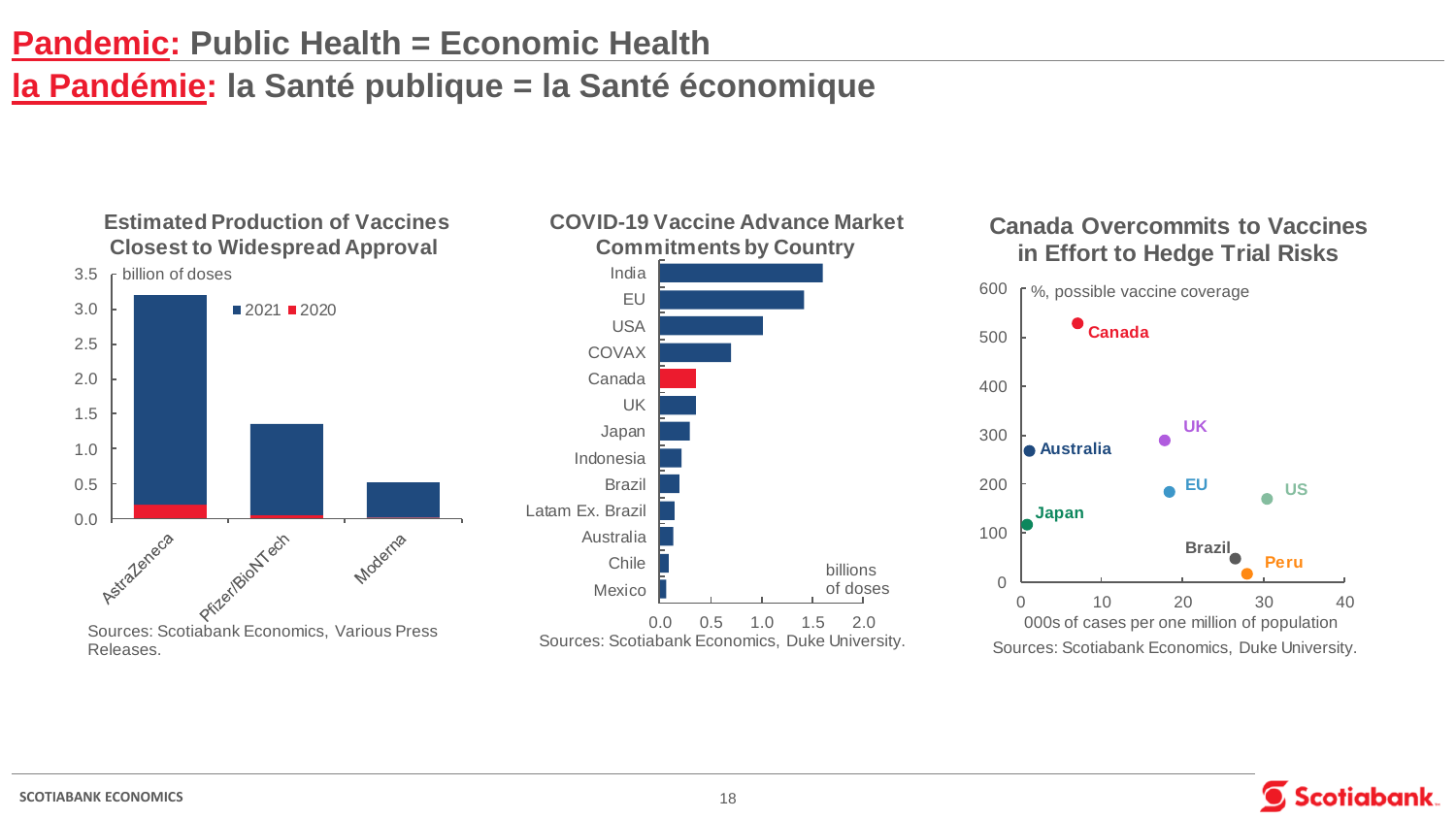#### **Immigration: Canada's Superpower l'Immigration: la Superpuissance du Canada**

![](_page_18_Figure_1.jpeg)

**Weekly Immigration Invitations** 

![](_page_18_Figure_3.jpeg)

![](_page_18_Picture_4.jpeg)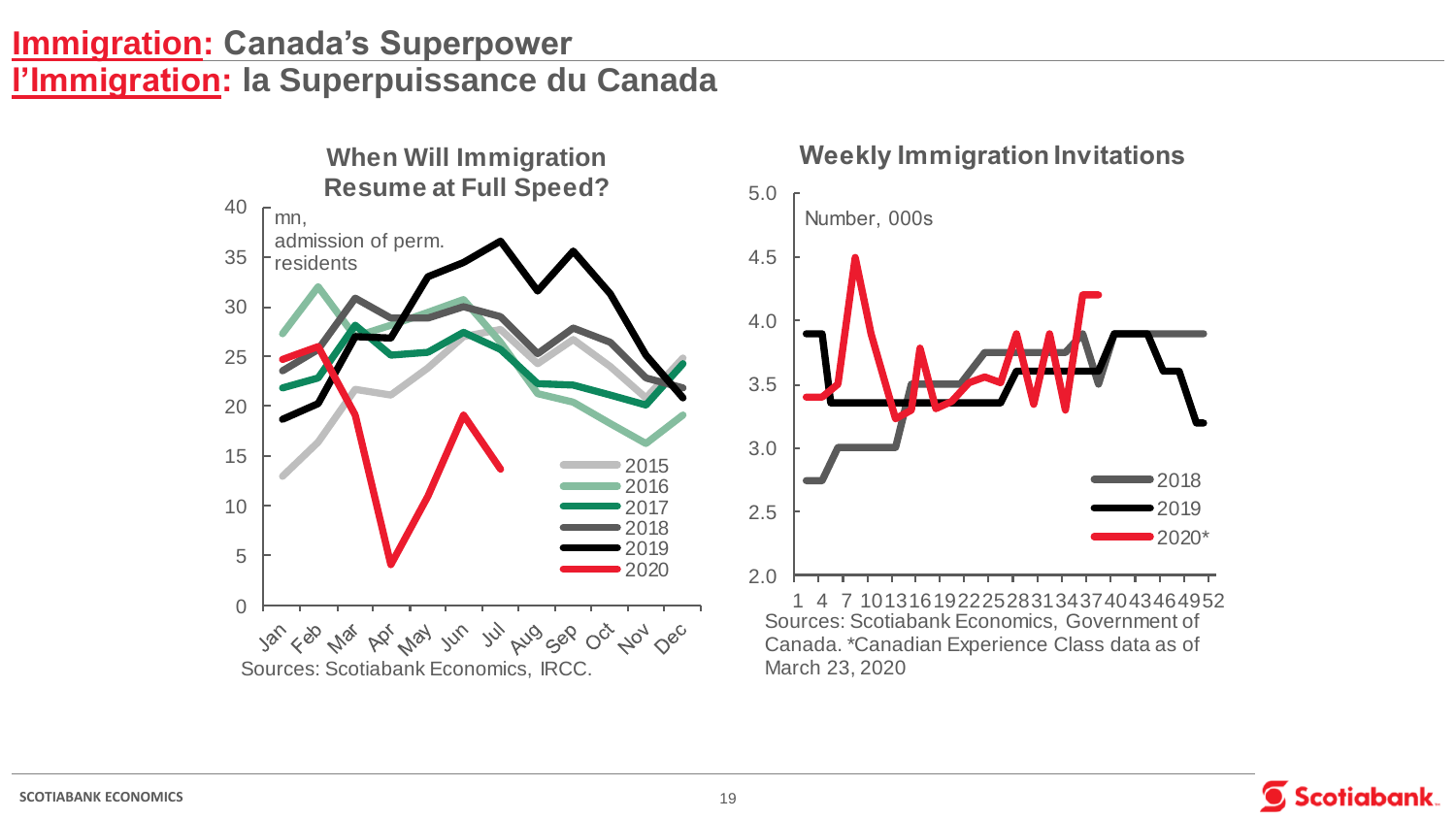## **Biden: Mixed Implications for Canada Biden: des Implications diverses pour le Canada**

![](_page_19_Figure_1.jpeg)

#### **Biden Agenda Higher taxes:**

- Personal: Increase effective tax rate on 0.1% by 12.4 ppts
- Business: Raise corporate tax rate from 21% to 28%
- Offshoring tax (10%) and "Made in America tax credit (10%)

#### **Front-loaded spending:**

- USD 1.9 tn education
- USD 1.6 tn infrastructure
- USD 550 bn paid leave
- USD 352 bn healthcare
- USD 291 bn social security

#### **Trade:**

- "Buy America"
- Carbon border adjustment
- China: more coordinated, more effective **Immigration:** restore to pre-Trump levels **Energy:** 
	- Fracking limits
	- Keystone XL likely continues

![](_page_19_Picture_20.jpeg)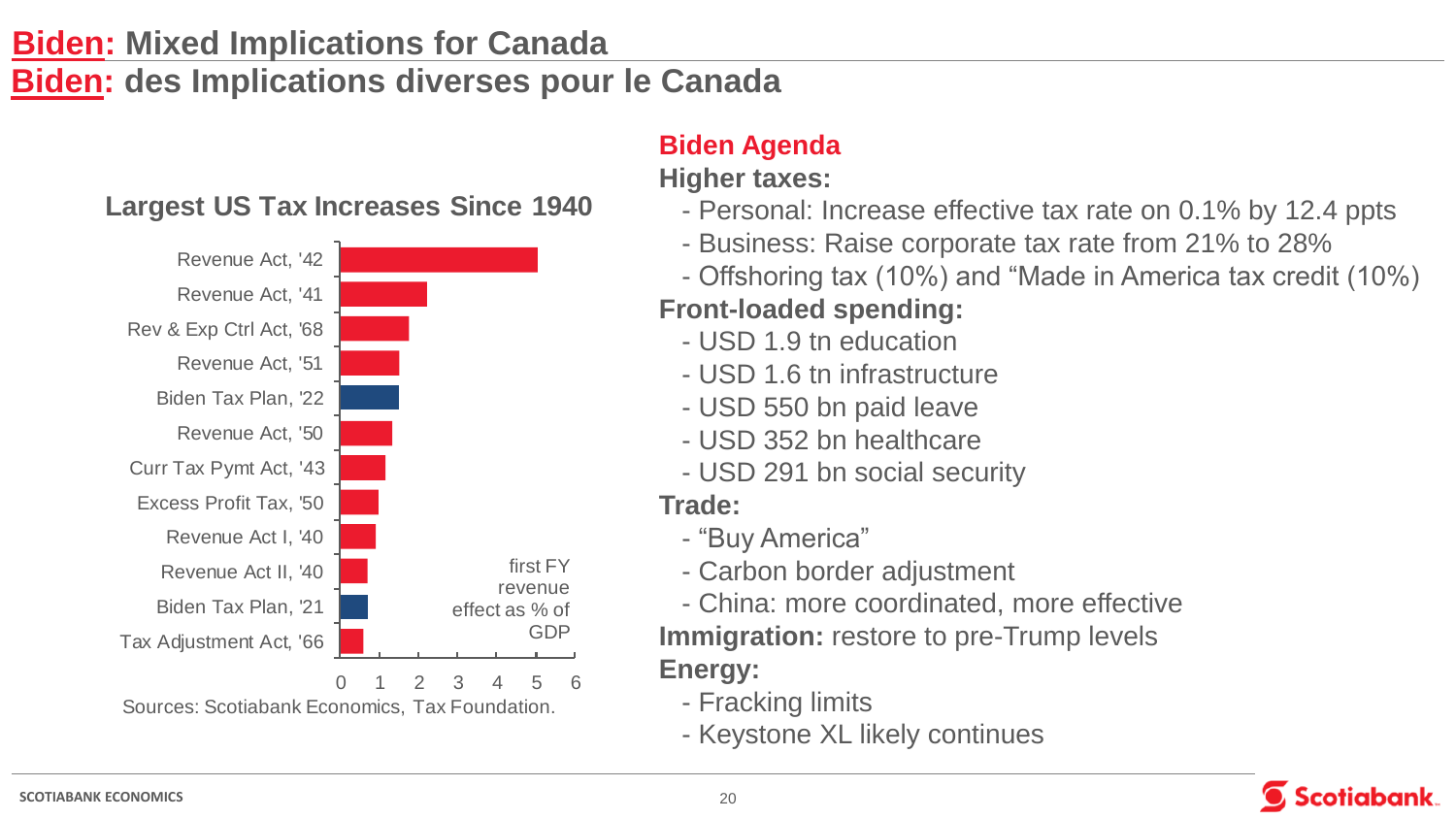## **China: Recovered Economy la Chine: l'Économie s'est relevée**

![](_page_20_Figure_1.jpeg)

#### **Signficant GDP Contractions Around the World in 2020H1**

![](_page_20_Picture_3.jpeg)

![](_page_20_Picture_5.jpeg)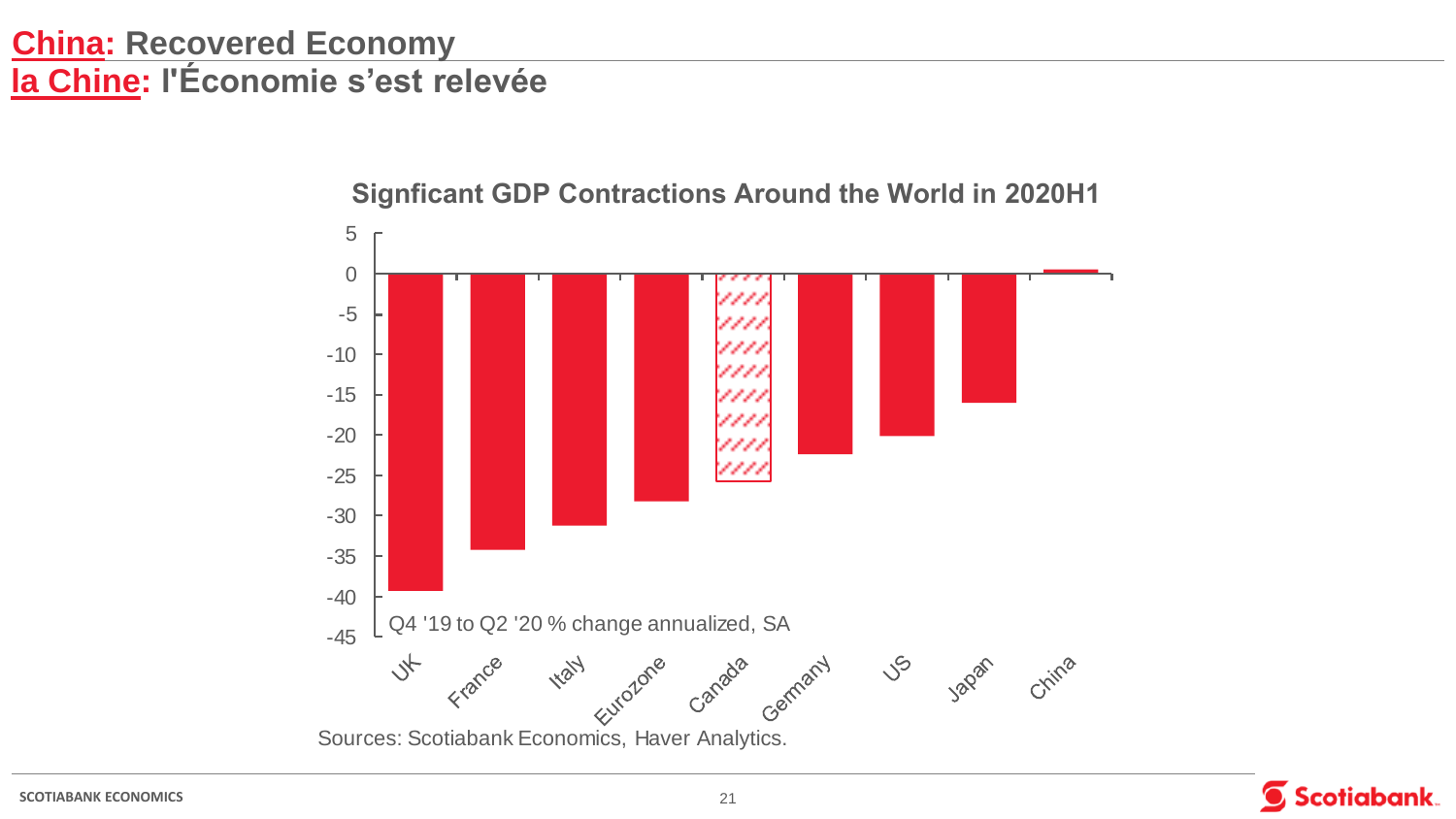#### **-** Pinned Tweet

Scotiabank Economics @ @ScotiaEconomics · 11 Dec 2018  $\checkmark$ Welcome to the dedicated source for original economic analysis and commentary by the experts at #ScotiabankEconomics.

![](_page_21_Picture_3.jpeg)

![](_page_21_Picture_4.jpeg)